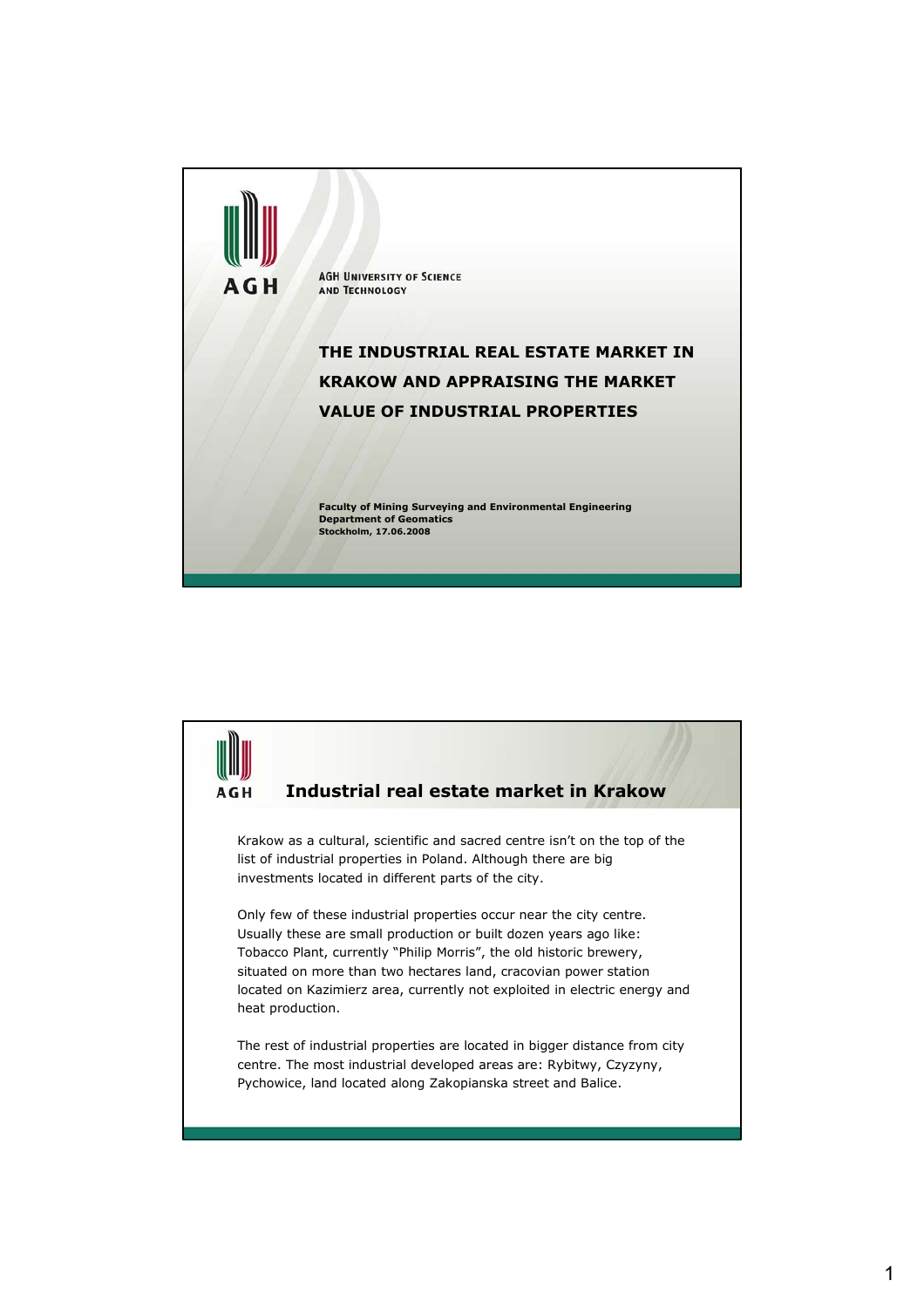## AGH

One of the Krakow's industrial areas, which gather the most of industrial buildings, is Nowa Huta region, whose advantage is the largest amount of un-built and undeveloped land comparing to other city's districts, deficiency of ecological restrictions and good transport connection with cities from east and north site. Important in this matter is, that these areas, are located in greater distance from the city centre and in unattractive surroundings of steelworks so they are not interesting for residential properties purchasers. The building was started in 1950, from residental buildings,

tramtrack, hospital, schools and first elements of factory. In 1951 this big area was included to the city area.

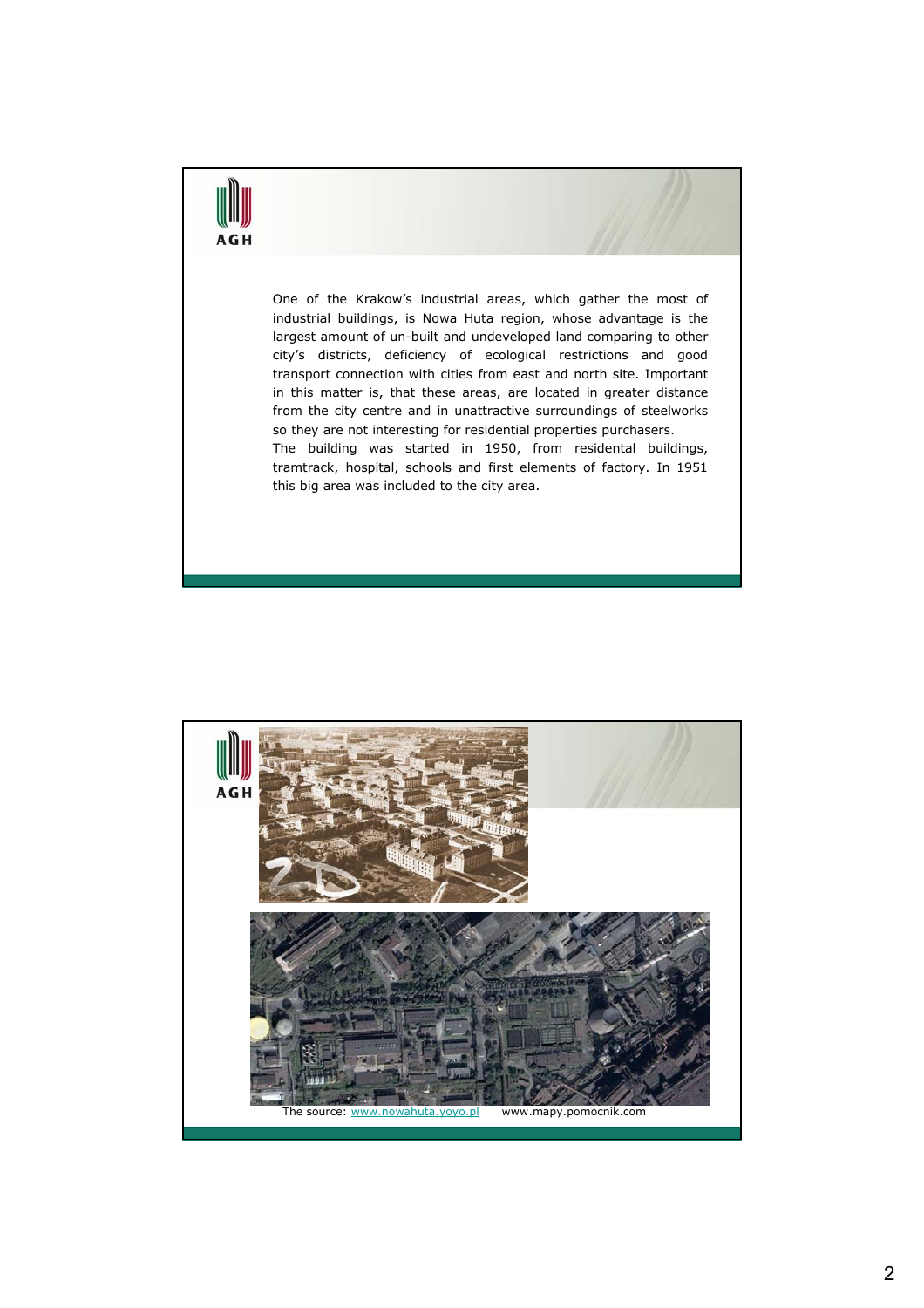# AGI

One point of Krakow strategy concerns necessity the formation of proper condition for investors, which enable investments development and the growth of competitiveness in this range in relation to other polish regions. However there are some problems, which make difficult the realization planned investments. We can classify here most of all the lack of up-to-date site developments plans, insufficient technical infrastructure developed, specific nature of the city, employment costs, public help in relation to tax allowances and simplifications in obtaining permits and necessary documents for beginning investment.

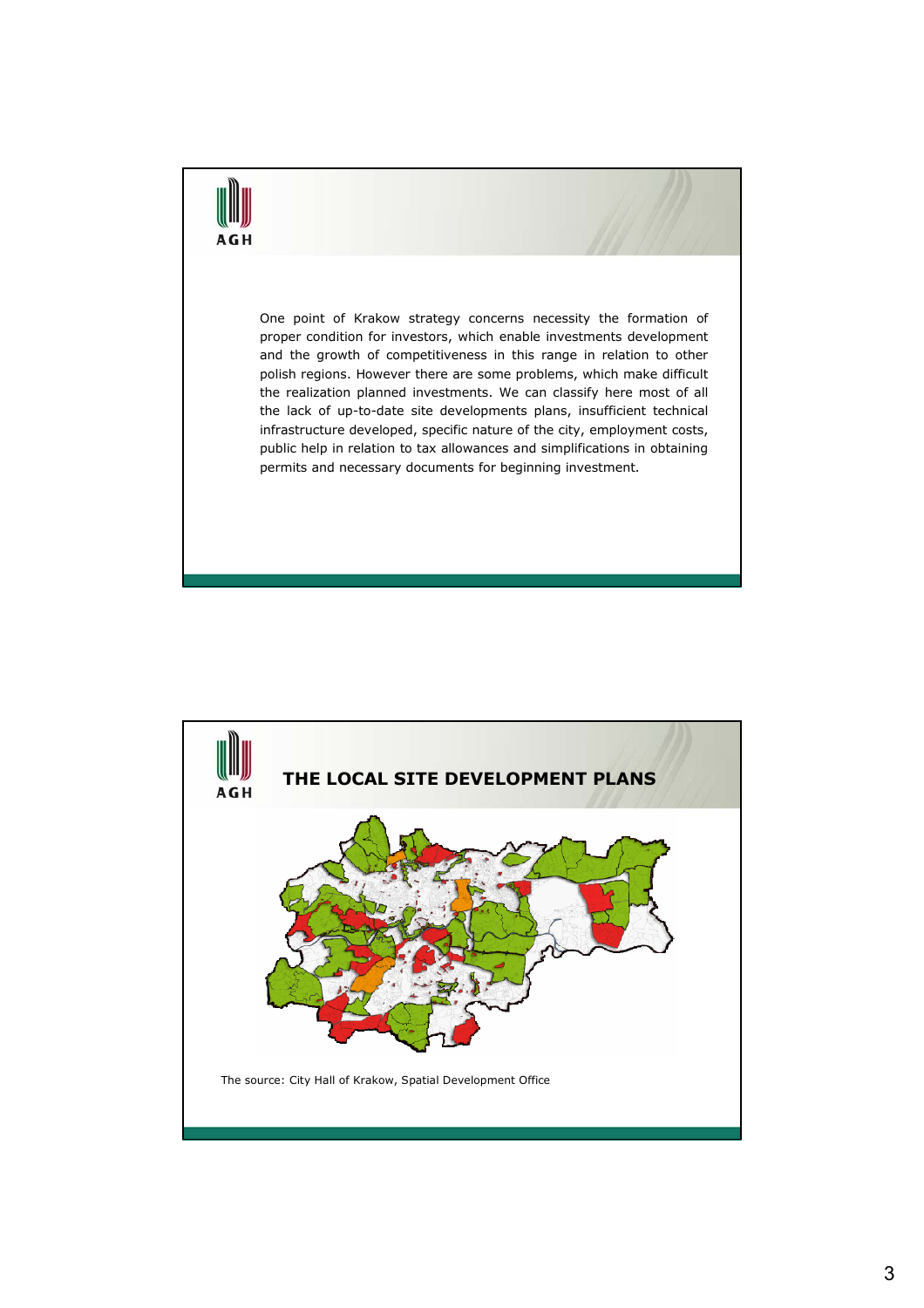

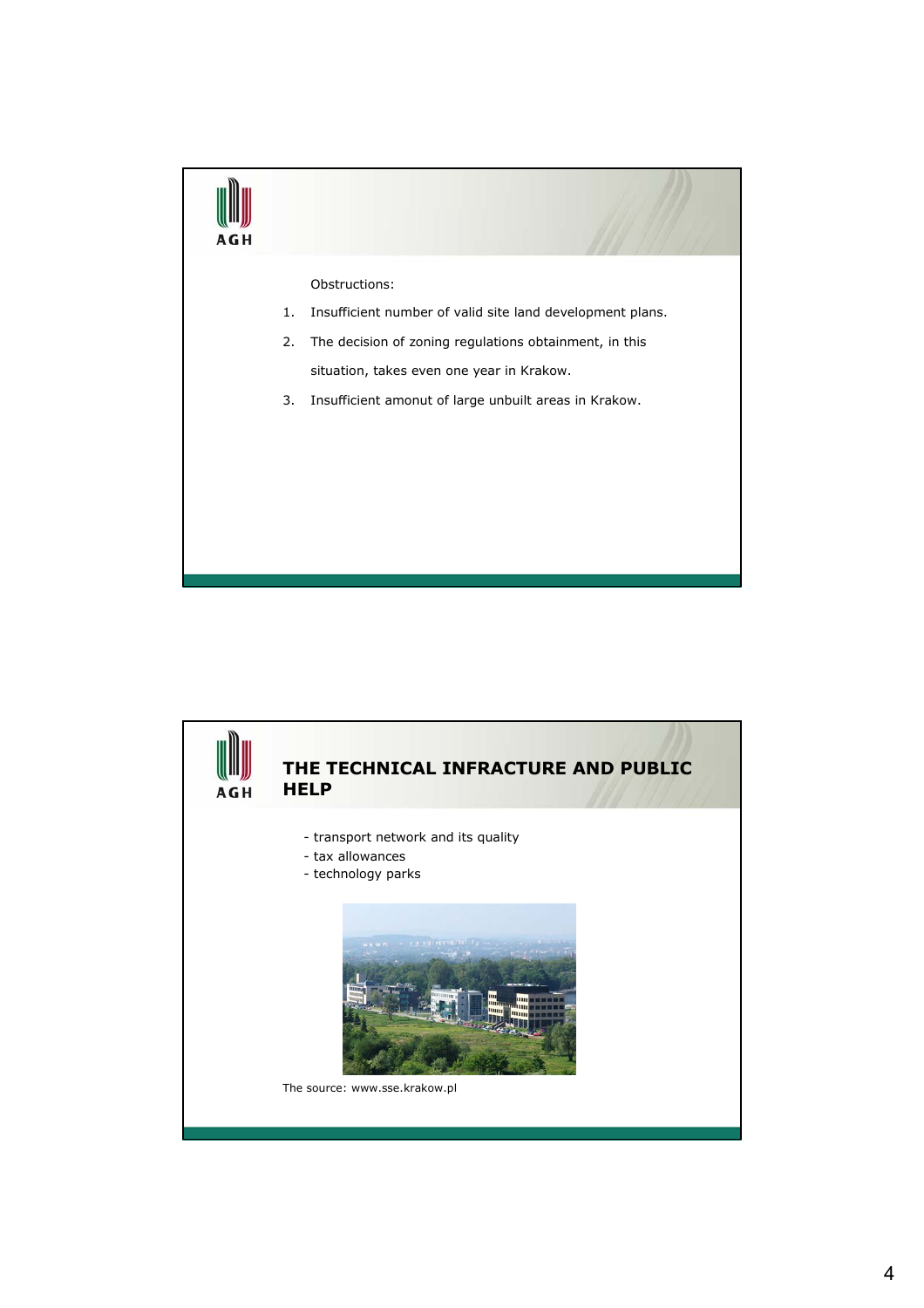

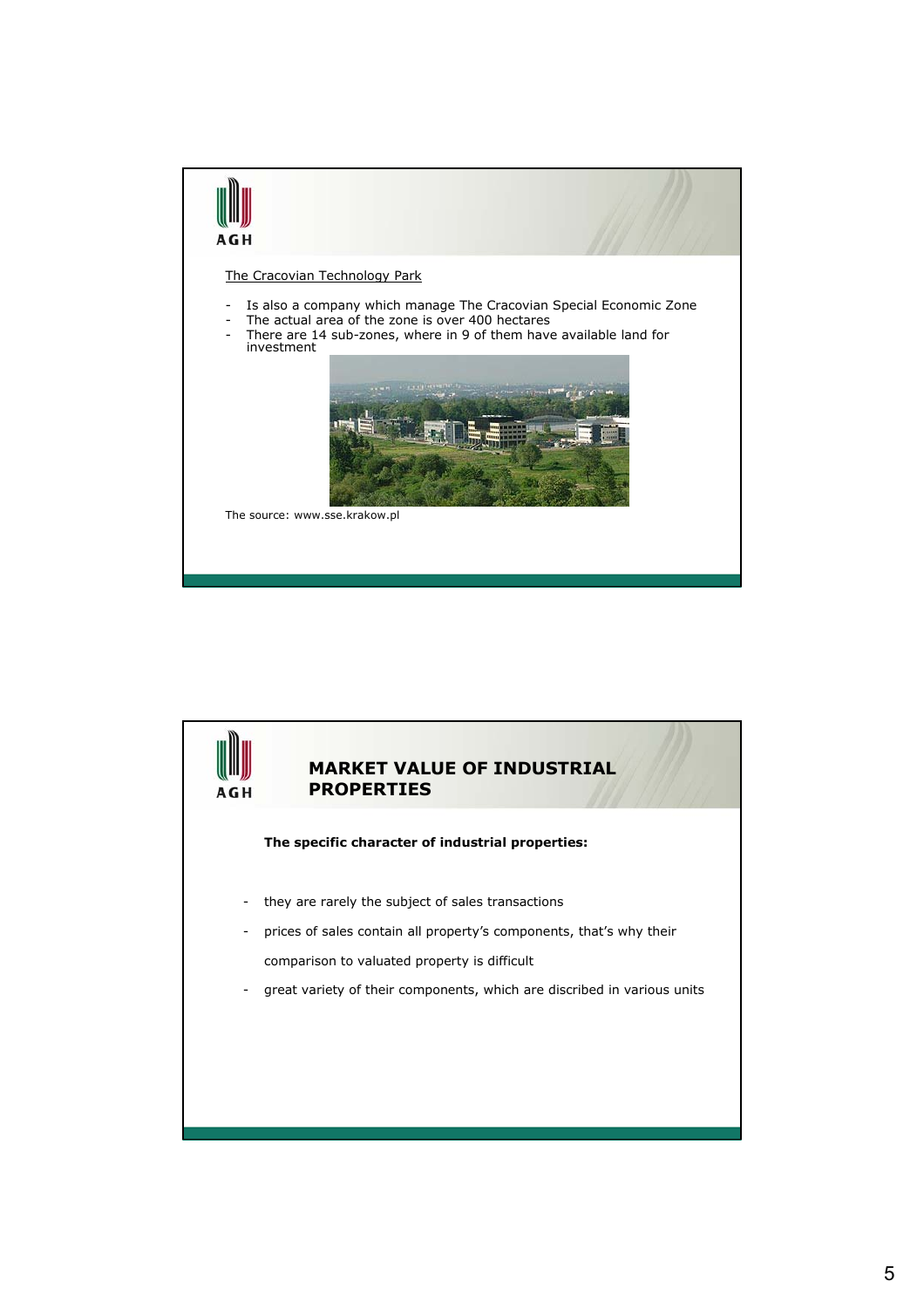#### **The algorithm of industrial properties appraisal**

Within the framework of doctoral thesis there will be elaborated an algorithm which make possible the comparative analysis of particular components unit prices of sold properties and their transaction prices with valuated property's components, based on restrictive statistical models.

Each of transactions prices of industrial properties will be written as a sum of ratios of geometrical parameters and their price indicators and ratios of market attributes values and their importance coefficients.

Price indicators will be estimated on the base of market research in the range of unit rental rates. In the result there will be calculated the most probable price indicators of particular property's components and importance coefficients.

### AGH Function condition for each of transaction price will have a form:  $S_1C_{S1}$ +…+V<sub>1</sub>C<sub>V1</sub>+…+L<sub>1</sub>C<sub>L1</sub>+…+a<sub>1</sub>k<sub>1</sub>+…a<sub>i</sub>k<sub>i</sub>=C<sub>T</sub> With reference to properties components, for which there's no possibility of price indicators establishing, based on rental rates analysis, these indicators will be set using the reconstructions costs. The system of conditional equations can be written in the following form:  $S_i \cdot (\tilde{c}_{s_1} + \delta_{s_1}) + ... V_i \cdot (\tilde{c}_{r_1} + \delta_{r_1}) + ... + L_i \cdot (\tilde{c}_{i_1} + \delta_{i_1}) + ... + a_i \cdot k_i + ... + a_i \cdot k_i = C_r$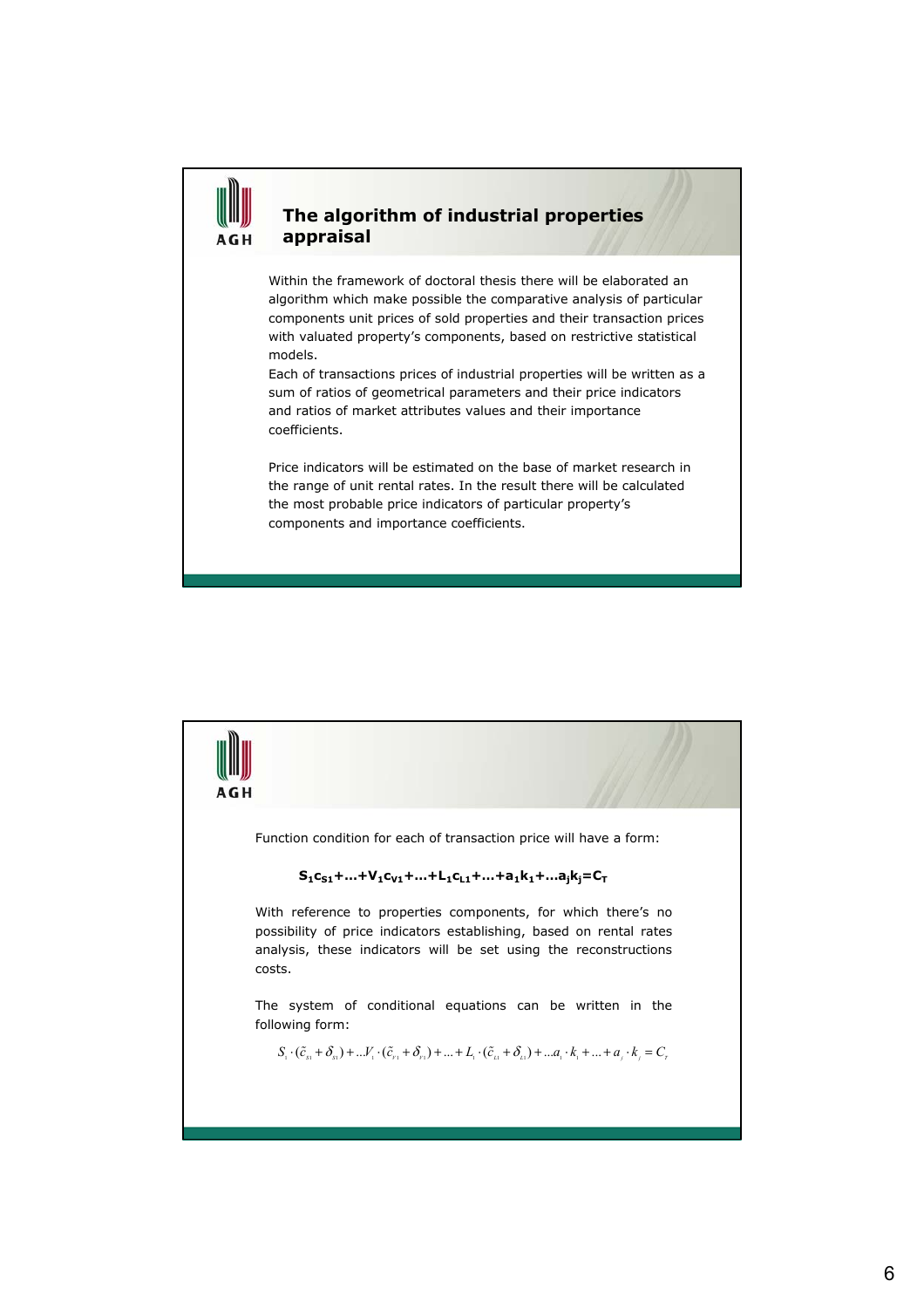